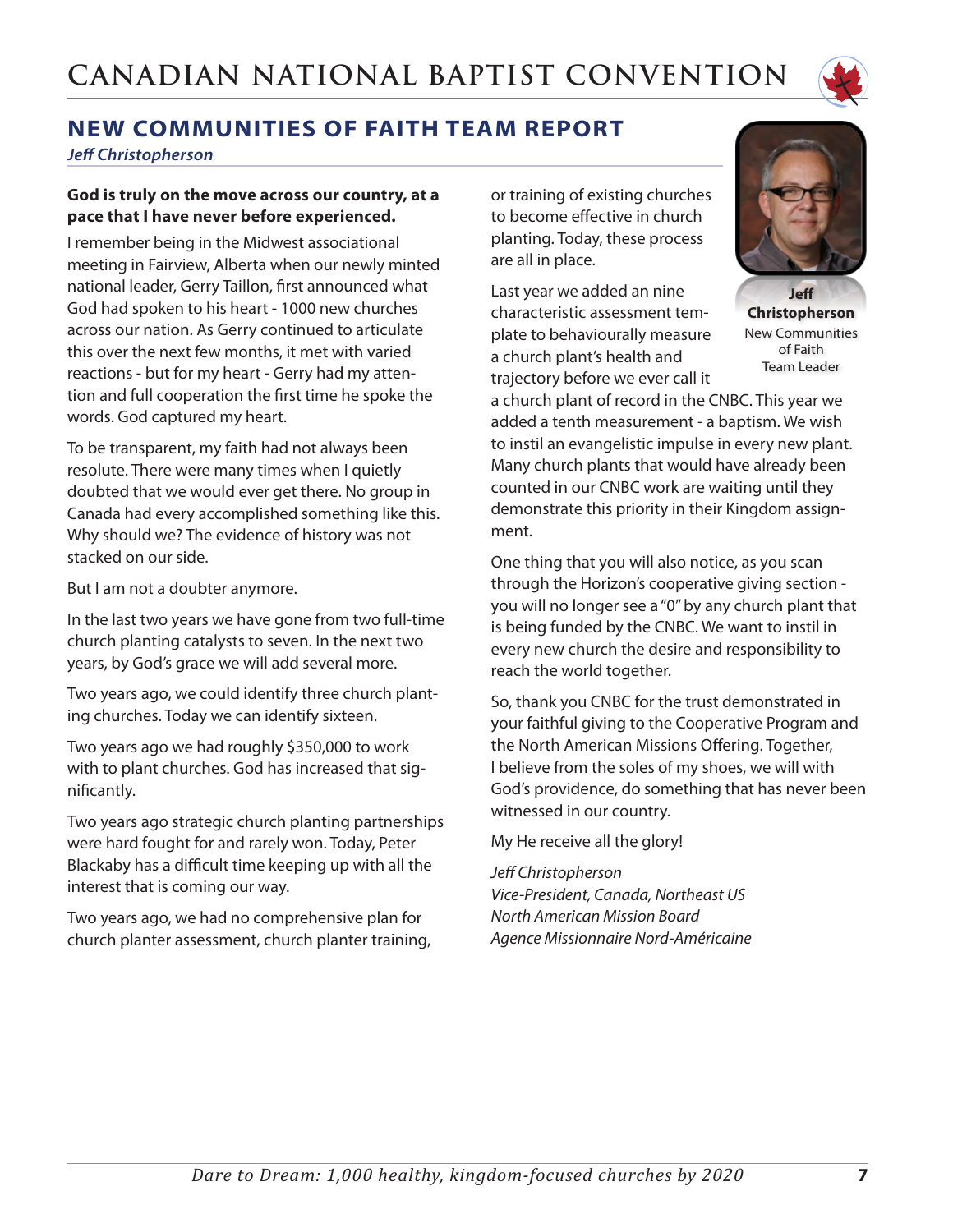

### **NEW COMMUNITIES OF FAITH TEAM REPORT**

*Jeff Christopherson*

#### **New Congregations/Plants in 2011 by Province**

| <b>Alberta</b>                       | <b>City</b>                       | <b>Start Date</b> |
|--------------------------------------|-----------------------------------|-------------------|
| <b>Christ International Assembly</b> | Edmonton                          | 12/7/2011         |
| Genesis Church                       | Airdrie                           | 9/9/2011          |
| Hill Country Reformed Baptist Church | Cochrane                          | 11/24/2011        |
| <b>Life Touch Center Ministries</b>  | Calgary                           | 9/2/2011          |
| The Open Door Community Church       | <b>Sherwood Park</b>              | 9/15/2011         |
| 5 New Churches in Alberta            |                                   |                   |
| <b>British Columbia</b>              | <b>City</b>                       | <b>Start Date</b> |
| <b>Bridge Community Church</b>       | Coquitlam                         | 12/16/2011        |
| Gateway Filipino Baptist Church      | Surrey                            | 9/29/2011         |
| The Point Evergreen                  | Burnaby                           | 9/29/2011         |
| Vancouver Gospel Baptist Church      | Richmond                          | 9/29/2011         |
| 4 New Churches in British Columbia   |                                   |                   |
|                                      |                                   |                   |
| <b>Manitoba</b>                      | <b>City</b>                       | <b>Start Date</b> |
| Family Life Church                   | Winnipeg                          | 9/15/2011         |
| Life Driving Church                  | Winnipeg                          | 9/6/2011          |
| Renaissance Church (Winnipeg)        | Winnipeg                          | 8/5/2011          |
| Vision Korean Baptist Church         | Winnipeg                          | 1/12/2011         |
| <b>4 New Churches in Manitoba</b>    |                                   |                   |
| <b>New Brunswick</b>                 | <b>City</b>                       | <b>Start Date</b> |
| EastSide Church                      | Miramichi                         | 11/29/2011        |
| L'église de L'espèrance              | Grand-Sault/Grand<br><b>Falls</b> | 12/30/2011        |
| 2 New Churches in New Brunswick      |                                   |                   |
| <b>Nova Scotia</b>                   | <b>City</b>                       | <b>Start Date</b> |
| Cheticamp Bible Study Group          | South West Margaree               | 9/2/2011          |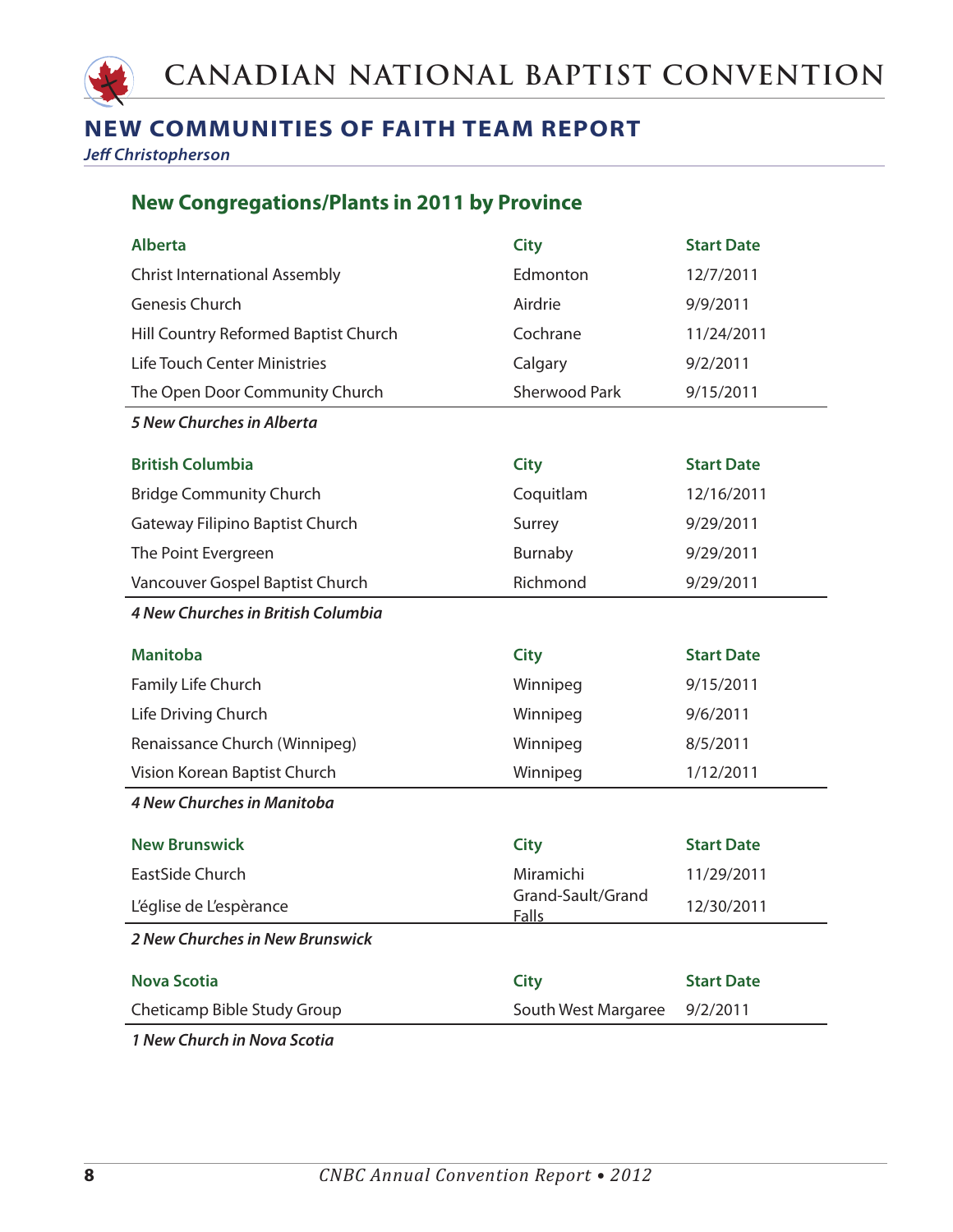

## **NEW COMMUNITIES OF FAITH TEAM REPORT**

*Jeff Christopherson*

| <b>Ontario</b>                             | <b>City</b>           | <b>Start Date</b> |
|--------------------------------------------|-----------------------|-------------------|
| All Nations Baptist Church (North York)    | North York            | 12/14/2011        |
| All Nations Church                         | Sudbury               | 5/27/2011         |
| Catalyst Church                            | Etobicoke             | 4/1/2011          |
| <b>Cochrane All Nations Church</b>         | Cochrane              | 2/23/2011         |
| <b>Grassy Narrows First Nations Church</b> | <b>Grassy Narrows</b> | 11/28/2011        |
| <b>Hamilton Fellowships</b>                | <b>Hamilton</b>       | 12/1/2011         |
| Ohr L'Goyim Messianic Congregation         | Maple                 | 11/30/2011        |
| Rendezvous - Midtown                       | Toronto               | 12/1/2011         |
| The Vine Church                            | Mississauga           | 3/22/2011         |
| 9 New Churches in Ontario                  |                       |                   |
| Québec                                     | <b>City</b>           | <b>Start Date</b> |
| <b>BeU Church</b>                          | Sherbrooke            | 12/15/2011        |
| Bhutanese-Nepali Christian Church          | Quebec                | 12/15/2011        |
| Eglise Connexion, Pointe-aux-Trembles      | Montreal              | 12/31/2011        |
| Ministeres Evangeliques Bon Berger         | Levis                 | 12/26/2011        |
| Nepali Fellowship Church (Joliette)        | Joliette              | 12/15/2011        |
| Nepali Fellowship Church (St. Jerome)      | Saint-Jerome          | 12/15/2011        |
| 6 New Churches in Québec                   |                       |                   |
| <b>Saskatchewan</b>                        | <b>City</b>           | <b>Start Date</b> |
| <b>Gronlid Community Church</b>            | Gronlid               | 5/4/2011          |
| 1 New Church in Saskatchewan               |                       |                   |
| <b>32 Total Churches Started in 2011</b>   |                       |                   |